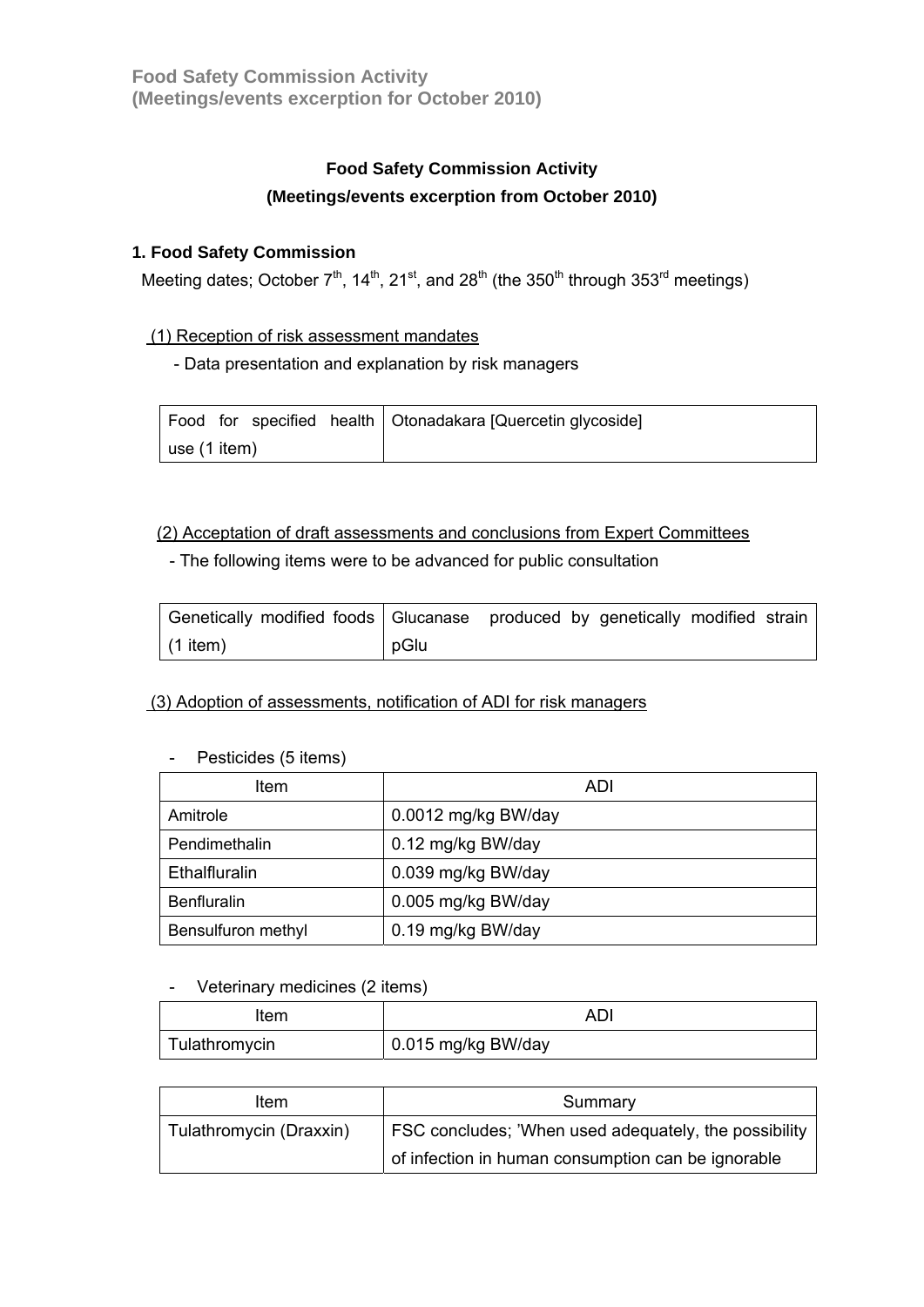| however; an effect mediated by drug resistance     |
|----------------------------------------------------|
| bacterium has to be considered more. These 2       |
| conclusions were forwarded to the responsible risk |
| manager (MHLW).                                    |

## - Food additives (2 items)

| Item                         | Summary                                           |
|------------------------------|---------------------------------------------------|
| 2-(3-Phenylpropyl)-pyridin   | FSC concludes; 'When used for the purpose of      |
|                              | flavouring, the agent would not present a safety  |
|                              | concern'. This conclusion was adopted and         |
|                              | forwarded to the responsible risk manager (MHLW). |
| 2,3-Diethyl-5-methyl-pyrazin | FSC concludes; 'When used for the purpose of      |
|                              | flavouring, the agent would not present a safety  |
|                              | concern'. This conclusion was adopted and         |
|                              | forwarded to the responsible risk manager (MHLW). |

#### - Chemicals, Contaminants (1 items)

| Item |                    |
|------|--------------------|
| Cyan | 0.015 µg/kg BW/day |

## - Genetically modified foods (1 items)

|           | ltem     | Summary                                                                    |
|-----------|----------|----------------------------------------------------------------------------|
| L-valine  | produced | by   FSC concludes; 'According to the assessment                           |
|           |          | genetically modified strain   guideline, the item's safety was confirmed.' |
| VAL-No. 2 |          |                                                                            |

# **2. Expert Committee meetings**

- Pesticides (total 6 items)

Executive Board of the Pesticides Expert Committee

(67th meeting/October 20th)

| ltem              | Summary                                            |
|-------------------|----------------------------------------------------|
| • Alachlor        | Drafts were partly amended and forwarded for final |
| $\cdot$ Butachlor | adoption at FSC meeting.                           |